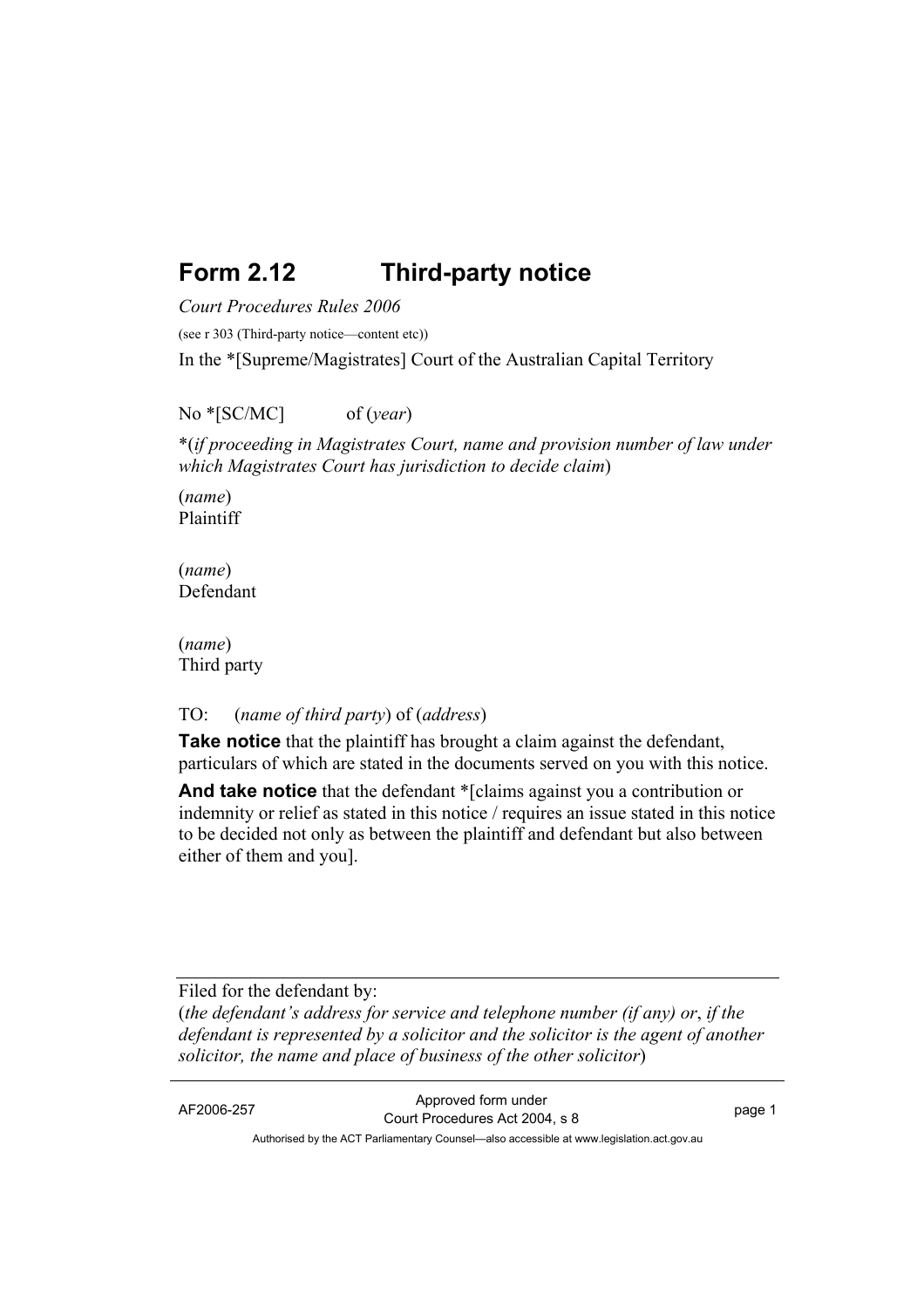### **Claim**

The defendant claims against the third party relying on the facts claimed in the attached statement of claim.

Nature of claim:

Relief claimed (*if a claim is for exemplary damages or aggravated damages, this must be specified—see r 50 (5) (a) (Originating claim—content etc)*):

\*Interest claimed:

\*Costs claimed (*if a claim is for a debt or liquidated demand, costs must be specifically claimed (see r 303 (6) (Third-party notice—content etc))*:

## **Defendant**

\*(*if the defendant is an individual*)

Full name:

\*[Home/Business] address:

\*(*if the defendant is a corporation*) Name:

(*if the corporation is a company or registered body within the meaning of the Corporations Act 2001 (Cwlth)*)

\*[Australian Company Number/Australian Registered Body Number]:

Type of body:

Address of \*[registered office/public officer]:

\*Representative capacity in which defendant sues:

\*(*if the defendant is represented by a solicitor*)

Solicitor's full name:

(*if the solicitor practises in a firm of solicitors*)

\*Solicitor's firm:

Solicitor's full business address:

Solicitor's telephone no:

\*Name, address and telephone no of solicitor's agent: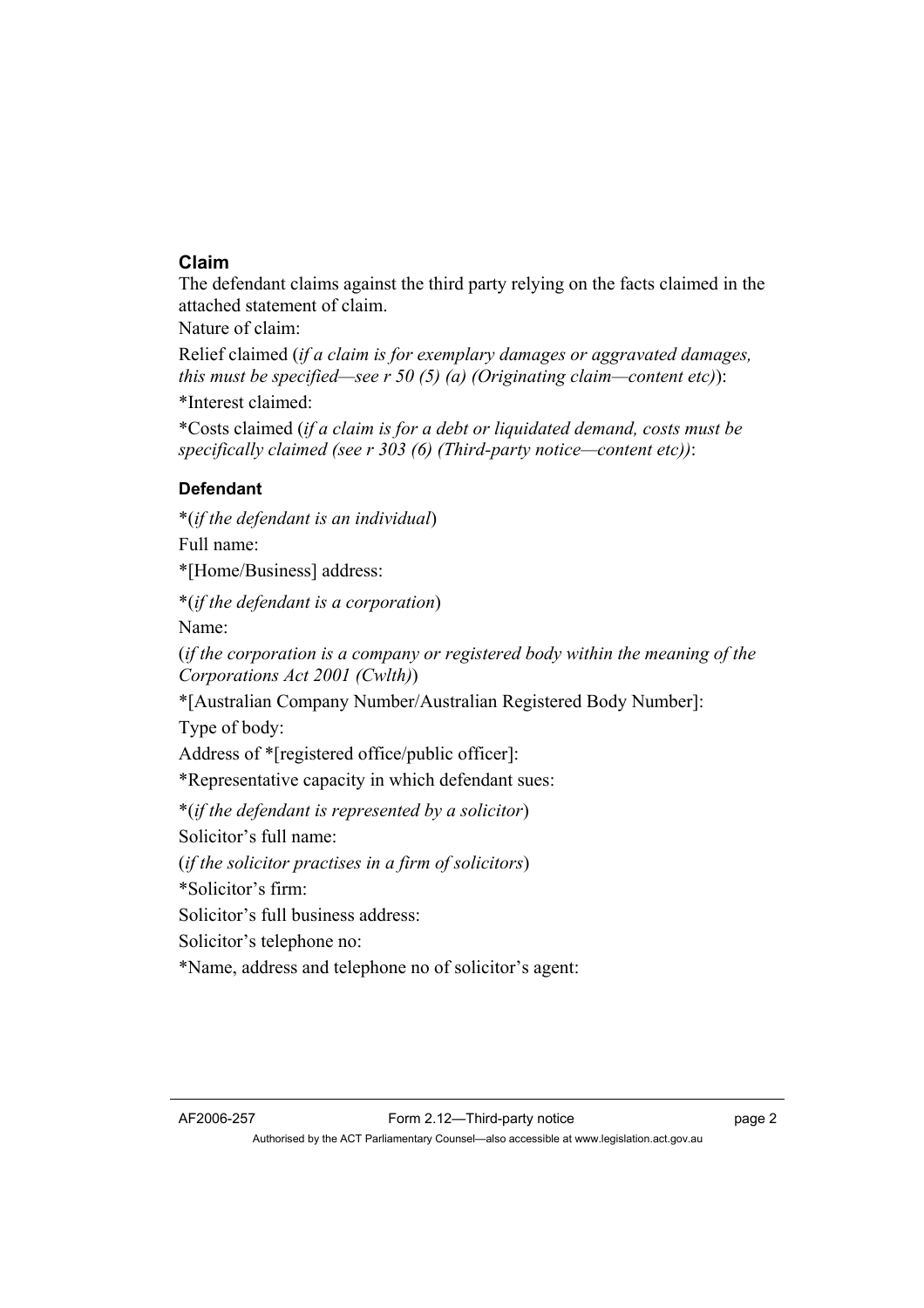#### **Address for service of documents**

(*set out defendant's address for service*)

(*if represented by a solicitor the following information may be given*)

\*Document exchange box no:

(*if postal address different from address for service*)

\*Postal address:

 $*Fax$ 

\*Email address:

## **Third party \*(so far as known)**

\*(*if the third party is an individual*) Full name: \*[Home/Business] address: \*(*if the third party is a corporation*) Name: (*if the corporation is a company or a registered body within the meaning of the Corporations Act 2001 (Cwlth)*) \*[Australian Company Number/Australian Registered Body Number]: Type of body: Address of \*[registered office/public officer]: \*Representative capacity in which third party is sued:

Date:

(*signature of defendant or defendant's solicitor*):

(*name of defendant or defendant's solicitor*)

## **Notice to third party**

You must file a defence, or a notice of intention to respond and a defence, to the third-party notice in the Court within 28 days after the day the notice is served on you (see rule 102 (Notice of intention to respond or defence—filing and service).